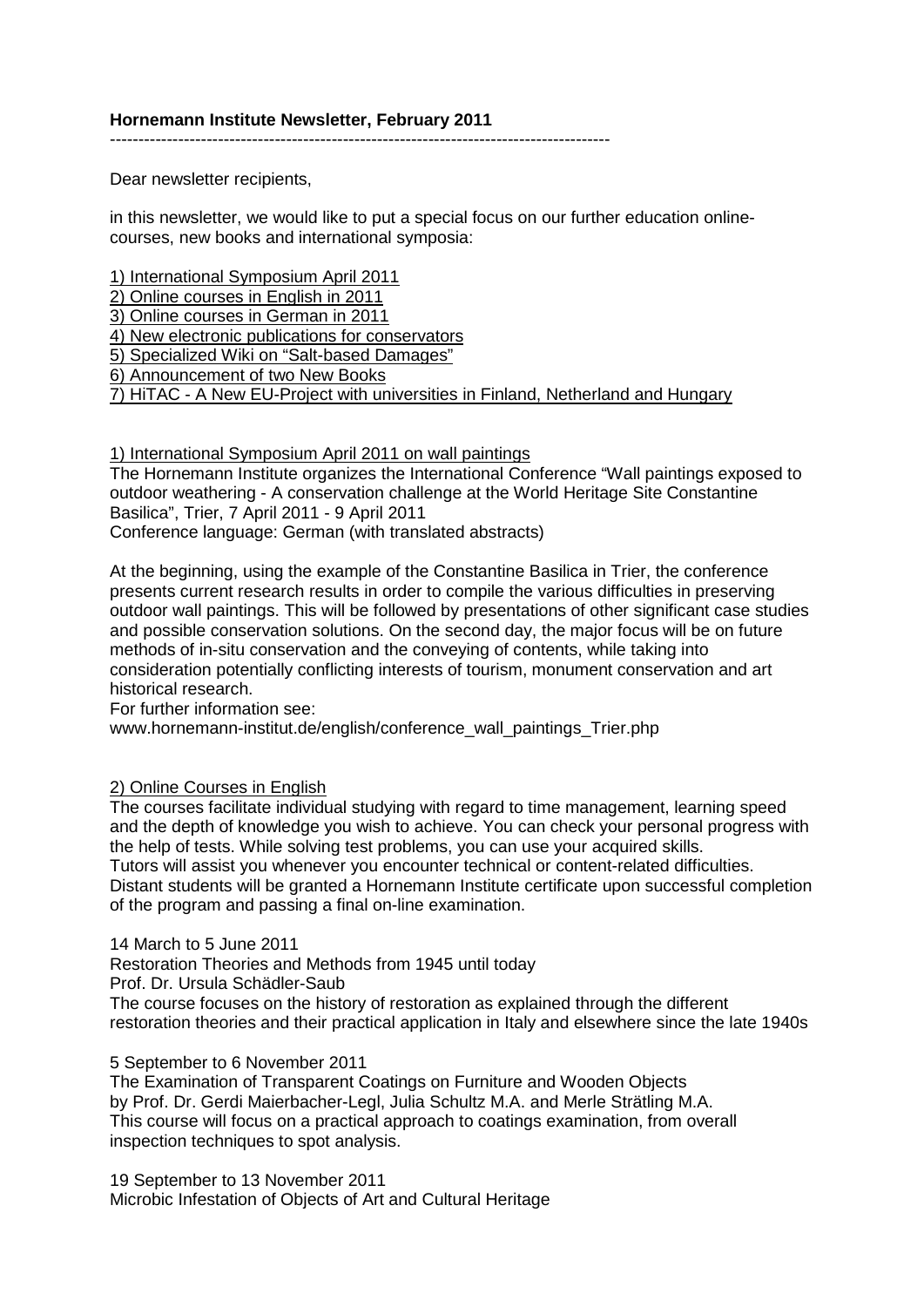by Prof. Dr. Karin Petersen and Barbara Hentschel M.A. The focal point of this course is presenting different methods of detecting and analysing microorganisms encountered in objects of cultural heritage.

Autumn 2011 Conservation of Globes

by Dr. Patricia Engel and Michael Höjlund Rasmussen The main chapters deal with specific suggestions for conservators concerning concrete practical conservation requests including the preparation of some materials and the techniques of surface cleaning on globes.

For further information see: www.hornemanninstitut.de/english/continuing\_training.php/1215.php

# 3) Online Courses in German

28 February to 22 May 2011 Damages to Cultural Heritage from Salt (Schädigung von Kulturgut durch Salze) Dr. Hans-Jürgen Schwarz These two courses will help to understand damage processes and the relationship between

salt, moisture and environment.

11 April to 21 May 2011

Oak from a restorer's point of view. Growth - use - damage - examination methods (Eiche aus restauratorischer Sicht. Wachstum – Verwendung – Schäden – Untersuchungsmethoden)

Dipl.-Rest. Christina Duhme M.A., Dipl.-Rest. Mirja Harms M.A. and Prof. Dr. Gerdi Maierbacher-Legl

The course is based on recent research of the Department of Furniture Conservation at the Faculty of Preservation of Cultural Heritage of the HAWK Hildesheim. The learning content is explained with the help of many case studies from practice.

# 28 March to 22 May 2011

Conservation of Wax Moulages (Erhaltung von Wachsmoulagen)

Dipl.-Rest Johanna Lang, Dipl.-Rest. Ute Hack, Dr. Sandra Mühlenberend and Dipl.-Rest. Luise Kober

In this interdisciplinary course, principles of conservation are exemplified with a special look onto the conflict between the use of moulages as an exhibit or teaching media on the one side and the standards of conservation on the other side.

26 September to 20 November 2011

Documentary Photography (Dokumentations-Fotografie) Barbara Hentschel M.A., Dipl.-Des. Clemens Kappen This course will teach the essentials of professional photo-documentation for restorersconservators.

For further information see: www.hornemanninstitut.de/english/continuing\_training.php/1215.php

# 4) New electronic publications for conservators

Recommendations for the preservation of wax moulages

The Deutsches Hygiene-Museum Dresden (DHMD) in cooperation with other renowned institutions developed these general standards and guidelines for the conservation and restoration of wax moulages.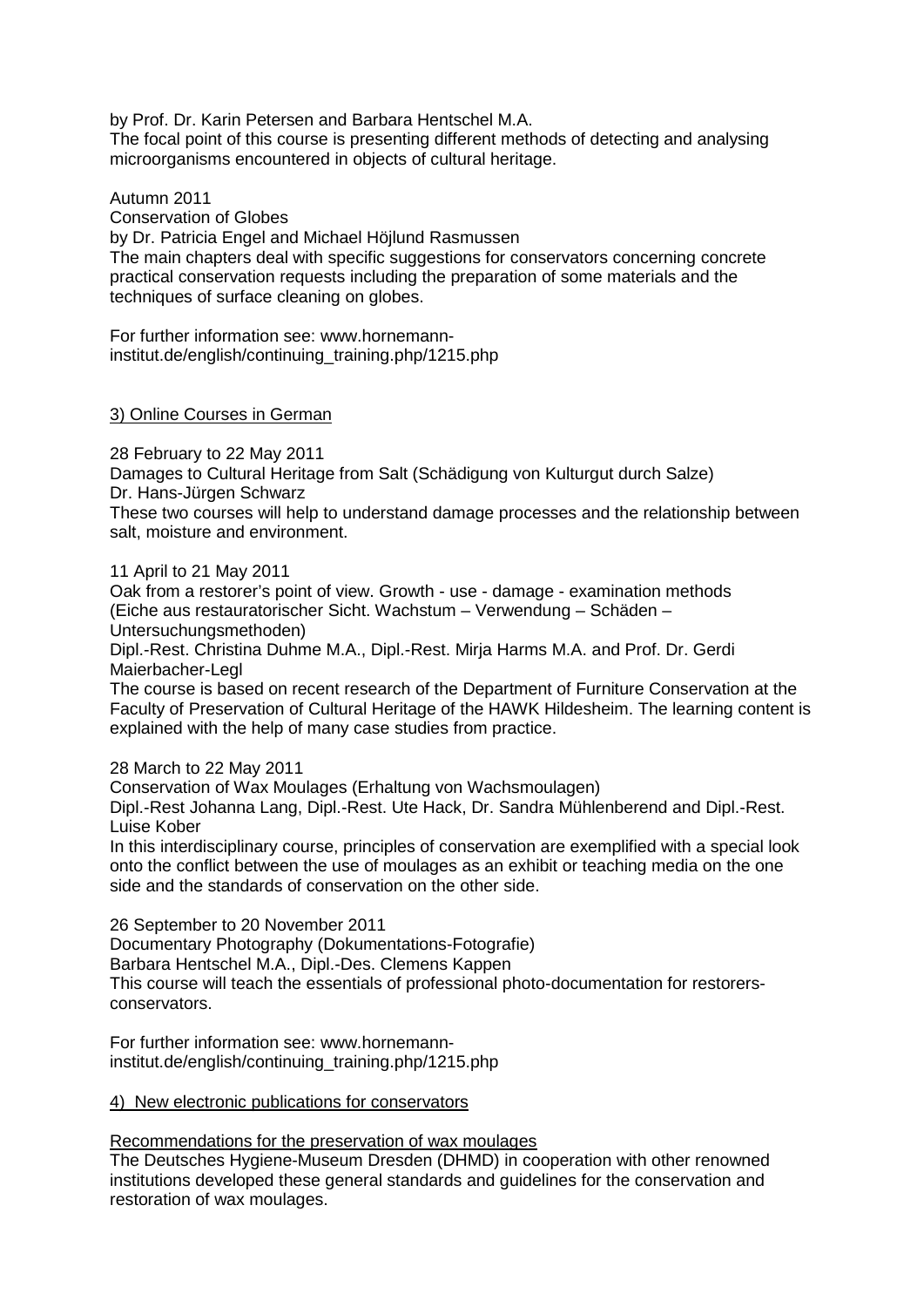## University papers

Furthermore, you will find on our website a constantly growing collection of abstracts of universities papers that can be viewed at no charge. The majority of the 1400 abstracts are illustrated and are accessible both in German and in English. 45 of these papers are available for complete download.

## 5) Specialized Wiki on the Subject of "Salt-based Damage"

In the last two years the Hornemann Institute developed a specialized Wiki on the Subject of "Salt-based Damages" in close collaboration with a research joint venture. The Deutsche Forschungsgemeinschaft (DFG) sponsored the project.

The Wiki will contribute to making the present specialist knowledge available to all free of charge. The English version will be published within the next three months.

Everyone doing research or working in this field is welcome to join this research joint venture and to collaborate by contributing to the specialist Wiki.

www.salzwiki.de

#### 6) Announcement of New Books:

#### Theories and Practice in Conservation of Modern Art.

In view of the enormous interest shown in the HAWK's international symposium Theories and Practice in Conservation of Modern Art. Reflections on the Roots and on the Perspectives", we published the papers as the 12th volume on the Hornemann Institute Series. The symposium focuses on the question: On what theoretical basis can we rely for the conservation and preservation of modern and contemporary art? To what extent are the "classical" conservation theories of the past century still valid and can they be adapted and developed further? Or should the concepts, principles and criteria of preservation for this new artistic concepts be defined very differently.

## Thomas Brachert published addenda to his lexicon

Volume 13 of the series of the Hornemann Institute presents additions and corrections to the "Lexikon historischer Maltechniken".

Rarely a scientist or a scholar succeeds in writing a book that becomes a standard work within a few years: Thomas Brachert managed this with his lexicon of historical painting techniques. With the now published addendum to the renowned "Lexikon historischer Maltechniken", the author published the long-awaited appendix of his extensive collection of materials on the history of art techniques of 2001. He was able to include additional written historic sources as well as new research.

Both books can be ordered at: www.hornemann-institut.de/english/books.php

#### 7) HiTAC - A New EU-Project with universities in Finland, Netherland and Hungary

The objective of the new EU funded Project is the Documentation of Historical Techniques in Arts and Crafts (HiTAC). Luckily today there are some craftsmen or workers left that learned their profession before the industrial development changed all fields of production. The theme of the proposed IP gives an excellent possibility to document the momentarily still available knowledge. Experimental reconstruction of techniques, together with the last practitioners, will be documented in detail by the video camera and by interviews. The resulting material shall serve as a basis for teaching conservators and can be used by the open-air museum.

The material will be made available at the Internet through the Hornemann Institute. For further information see: www.hornemann-institut.de/english/historical\_techniques.php

Best regards,